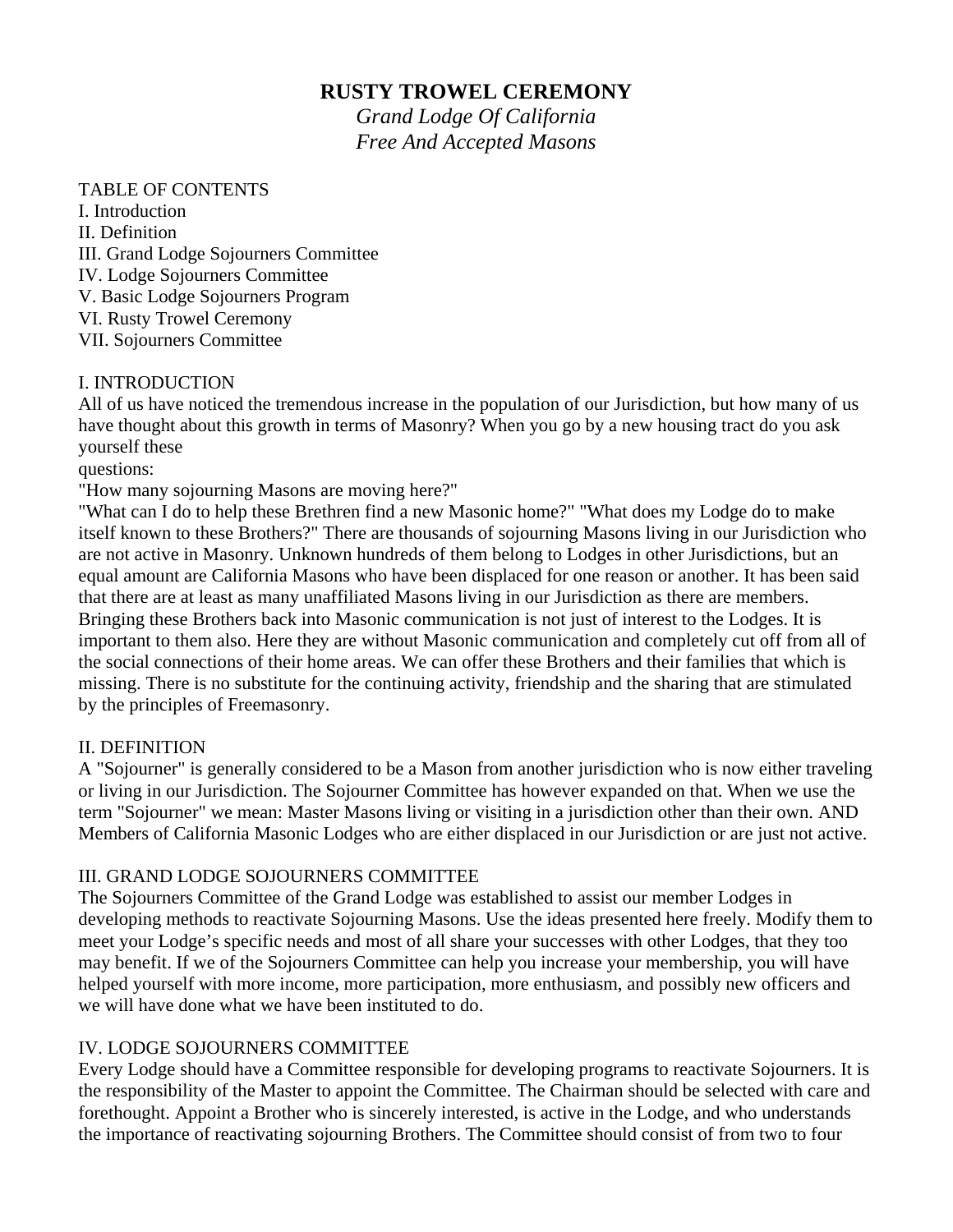members and their terms should be staggered to maintain continuity. The Tiler of the Lodge should definitely be involved as he is usually the first member to meet visitors.

# V. BASIC LODGE SOJOURNERS PROGRAM

Locating Sojourners and bringing them back into Lodge is not a once a year effort. We must continually be working on bringing our Brothers back into the fold. This requires an ongoing commitment of all the members of the Lodge. The following are the basics of any Sojourners program. Modify them to meet your Lodge's needs. 1. LOCATING THE SOJOURNER There are several ways to locate Sojourners. For example: Discussions with members of the Lodge will generally produce the names of Sojourning Masons. Provide each Lodge member and the Secretaries of the local Concordant Bodies with a supply of "Sojourner Cards" (see example on next page) Look for men wearing a Masonic insignia and ask them where they attend Lodge. Fathers of the members of our Masonic Youth orders are potential applicants. Contact the Secretaries of other Masonic bodies for names of members who refer to Lodges in other Jurisdictions. Radio, television and the newspaper are also useful. This method is very effective; however to insure adherence to the CMC contact the appropriate Grand Lodge committee. Announce your meetings in the Community Service section of the newspaper. Place a Masonic sign at the entrance to your town the same is as done by Rotary or Lions. Emphasize the listing your Lodge has in the Telephone Directory. GRAND LODGE OF CALIFORNIA SOJOURNERS CONTACT REQUEST Do you know a Sojourner or an inactive Brother? If so fill out this card and return it. SOJOURNER INFORMATION NAME: HOME PHONE:

ADDRESS: City: ZIP:

LODGE NAME & NO: STATE:

YOUR NAME: HOME PHONE:

REMARKS:

RETURN TO:

Master

Your Lodge Address

Telephone Number

2. MAINTAIN CONTACT

Register Sojourners living in your area.

Personally invite each Sojourner to your meetings.

Mail a copy of your Lodge bulletin to each Sojourner in your area. Special invitations by mail or telephone should be implemented to assure good attendance at special events. Establish "car pools" for older Brothers who are unable to drive, especially at night. 3. EXAMINATIONS Many Sojourners do not attend Lodge because they are concerned with their "rustiness". Do not make your examination an inquisition. If the Sojourner can not answer your questions ask him what he remembers. The purpose of the examination is not to determine how much ritual a visitor knows, but rather to make certain he is a Master Mason. After the examination review all of the ritual that the Sojourner will need to know. This will keep him from getting embarrassed during the meeting. 4. FIRST TIME VISITS Identify first time visitors by a name card. Introduce the visitor to a Brother who shares the same interests (i.e. Profession, hobbies, home town, etc.) Have the Brother remain with the Sojourner throughout the meeting. The Brother should explain to the Sojourner what is taking place in the meeting. Introduce the Sojourner from the sidelines. Personally introduce the Sojourner to all the Brethren in attendance. Present a card, signed by the Master as a memento of the visit. 5. RETURN VISITS If the Sojourner continues to attend your Lodge, explain to him the advantages of affiliation. In your pursuit of affiliates you will find many who do not care to break the ties with the Mother Lodge. This is understandable; however, challenge them with the question, "who gains?" Does the Lodge in the community where the Brother formally resided gain? Does the Lodge here in his "new" hometown gain? What of the Brother himself? Or even the Fraternity at large? We must convince them that the answer is simple...no one gains. This "offering" should be done in "good taste" and dignity and not be given coercively or overbearingly, (i.e. ...coming on too strongly). Thus, the Sojourners can benefit from our Jurisdiction as well as from his original one.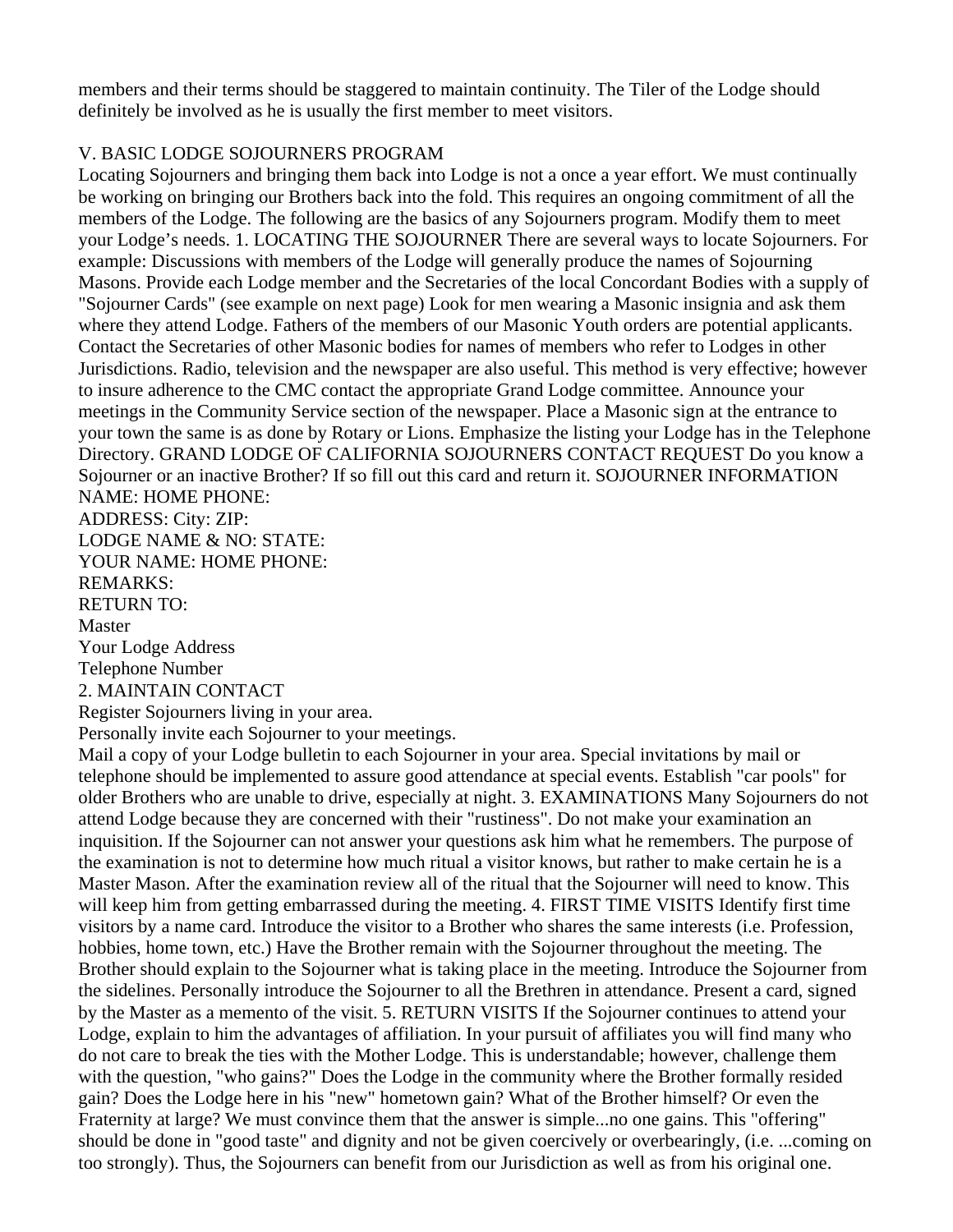When challenged with the question "may I be a member of more than one Lodge or Jurisdiction?" Remember: Our Jurisdiction permits plural and dual membership and there are only four (4) states in the United States which do not now permit dual membership. Those states are Pennsylvania, West Virginia, Tennessee and Mississippi.. all the rest do permit dual membership under certain conditions. 1. Purpose The Rusty Trowel program provides Sojourners in our Jurisdiction an opportunity to renew their Masonic Careers. The program reopens the door of Masonry to Brothers who do not attend Lodge regularly and may be "rusty" in their work. The program also provides information about other members of the family that will help our appendant and concordant bodies grow. 2. Background The Rusty Trowel program came from Nevada, where it is called the "Rusty Nail". In each instance where the program has been used several of the participants have affiliated with local Lodges, others are actively looking for a Lodge to join and some took out petitions for appendant and concordant bodies. The program consists of three phases: Locating Sojourners Examination Rusty Trowel Night

#### 3. Getting Started

The intent of the Rusty Trowel program is to place Sojourners in a Lodge they are likely to attend regularly. Therefore, the Rusty Trowel program is most effective if all of the Masonic bodies in an area work together. Wide representation also increases the chances for success in locating Sojourners and placing them in the Lodge that will best meet their needs. The first step therefore is to set up a Rusty Trowel committee. The typical committee positions are: General Chairman—General coordination Secretary, Minutes—Letters Treasurer—Account for funds. Committee Chairmen for the following: Funding—Fund raising. Examinations—Supervises examinations on Rusty Trowel Night. Telephone— Receives phone calls from Sojourners. Performs initial screening of participants. Refreshments—Provides refreshments for Rusty Trowel Night. Ritual—Coordinates Ritual for Rusty Trowel Night. The following is a letter designed to involve all of the members of our Masonic bodies in this program: Dear Leaders of the Masonic Family: Friday night, May 12, 1990, the "Rusty Trowel Ceremony" will be conducted at the Sunshine Masonic Temple. The purpose of the ceremony is to reactivate members who have not attended Lodge in a long while and to give newcomers to the area an opportunity to continue their Masonic career. The ceremony is for Master Masons only. However, we will be extracting information about the families of those attending the ceremony so that we may identify candidates for our concordant and appendant bodies. This will be a highly publicized event with articles about the program in the newspaper. A quarter page colored ad will be in the April 27th issue of the "Progress Bulletin" and the "Daily Report". We are also expecting to have both radio and television coverage. We would like to provide each attendee with as much information about the Masonic organizations in the Golden View Valley as possible. To assist us in doing this we will be setting aside a portion of the social hall for each organization. I would like to take this opportunity to invite your organization to provide a representative for this event. I would also like to invite each of you and the members of your organization to participate in the program by encouraging those Masons you may know who are not currently affiliated or not active to attend this event. Many of us know a Mason who has not attended Lodge for a long time because he is afraid that he cannot pass an examination We guarantee that nobody will be embarrassed. Everybody will be able to pass the examination. Please provide me with the name of your representative by May 1st, 50 that I may ensure that sufficient space is available. The success of this program depends greatly on the members of our Masonic family. With success for the Rusty Trowel Ceremony in mind I remain, Fraternally, Chairman Rusty Trowel Committee

### 4. Locating Sojourners

The techniques for locating Sojourners are the same for the Rusty Trowel as those stated in section VI with one addition. By increasing the number of bodies involved it is possible to use the news media more effectively. Radio, television and the newspaper are very effective, however, to insure adherence to the CMC contact the appropriate Grand Lodge committee. The following is a copy of a newspaper ad used very successfully by the Lodges in the Southern California area: MASTER MASONS Rusty Trowel Ceremony. A must for all Master Masons who are new comers in this area. A must for Masons who have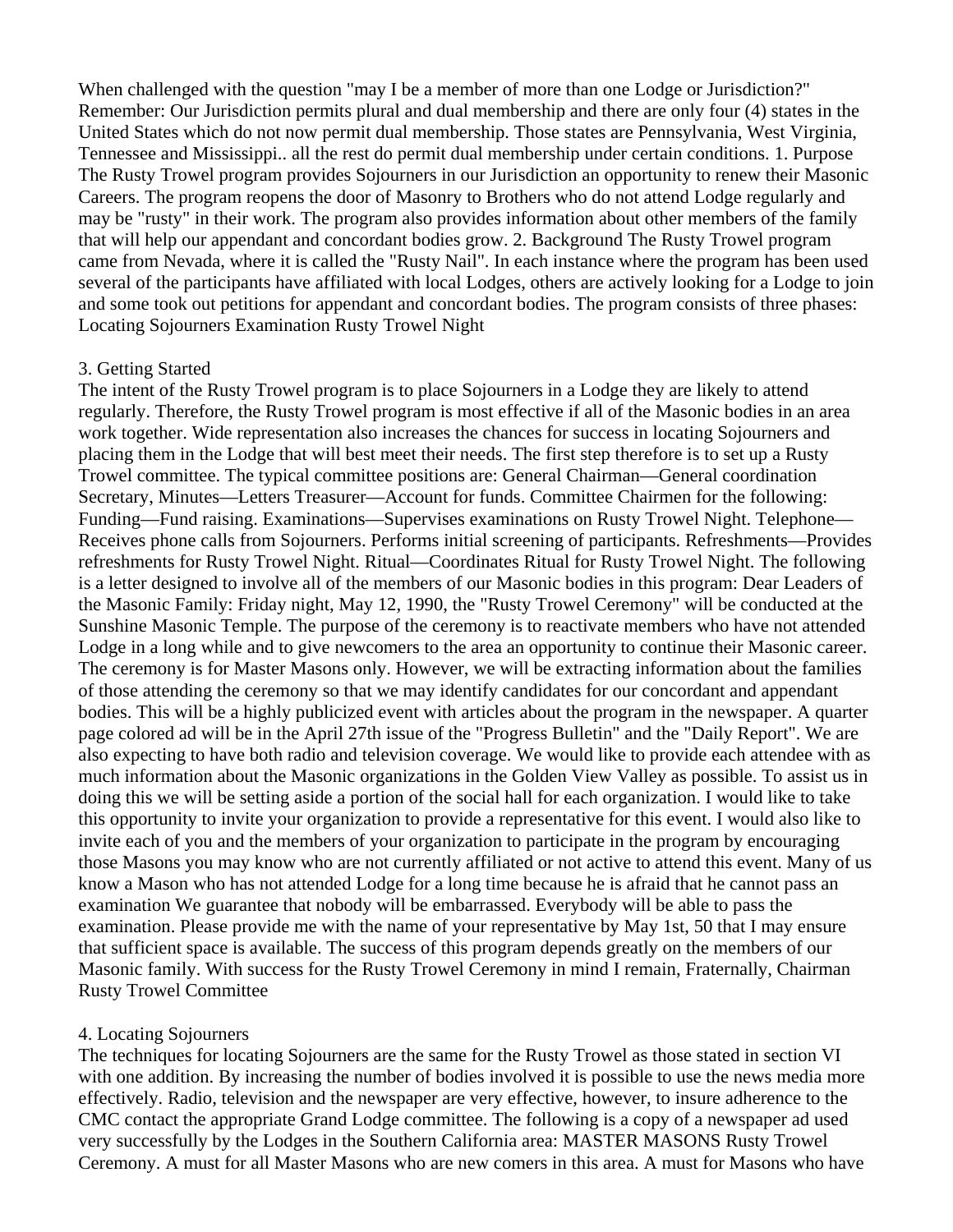not attended Blue Lodge in year's. A must for those afraid their work to gain admittance is rusty. For further information on all Masonic Organizations and to participate in Rusty Trowel Ceremony (at no charge) call the following numbers Call Between 6 p.m. and 9 p.m. (insert your telephone numbers here) CLIP AND SAVE THIS AD 5. Funding Expected expenditures for a Rusty Trowel program include: Refreshments Publicity (local news media) Reproduction Postage Certificates Cards There are several available methods of fund raising. One successful method is to ask each of the participating bodies to assist by donating the required funds. A second method is to hold a dance or other fund raising activity. In the latter case care is required to insure adherence to the CMC. 6. Examination (ref. CMC & Master's Handbook) Examination of participants consists of two phases. Initial Screening Initial screening is done by phone. This process allows the examining committee time to insure our jurisdiction recognizes the Lodge the caller provides. Once the examining committee is certain the information provided is accurate, invite the caller to Rusty Trowel Night. To insure that the initial screening is done in an effective manner the telephone committee should review and discuss the procedures. To assist in this screening a typical questionnaire is provided on the next page. Rusty Trowel Questionnaire Name Address City Zip Phone\_\_\_\_\_\_\_\_\_\_\_\_\_\_\_\_\_\_\_\_\_ Lodge Name & Number\_\_\_\_\_\_\_\_\_\_\_\_\_\_\_\_\_\_\_\_\_\_\_\_\_\_\_\_\_\_\_\_\_\_ City State Current Dues Card YES NO Date Demit Lapsed Affiliations: SCOTTISH RITE VALLEY\_\_\_\_\_\_\_\_\_\_\_\_\_\_\_\_\_\_\_\_\_\_\_

YORK RITE: Commandery Council Royal Arch SHRINE TEMPLE **OTHER** Wife's Name ORDER OF EASTERN STAR YES NO

CHAPTER CITY STATE\_\_\_\_\_ OTHER ORGANIZATIONS\_\_\_\_\_\_\_\_\_\_\_\_\_\_\_\_\_\_\_\_\_\_\_ GIRLS: Name Age Job's Daughters Rainbow\_\_\_ Name Age Job's Daughters Rainbow\_\_\_ BOYS: Name Age DeMolay

Name Age DeMolay REMARKS:

### Examination on Rusty Trowel Night

The examination on Rusty Trowel Night is a typical Tiler's examination. Ask enough questions to be certain that the participant is a Master Mason. Be careful, however, to ensure that the examination does not become an interrogation. Remember that the participants may not have been in Lodge for many years and we do not want to embarrass them. The examination committee should consist of Master Masons skilled in making others comfortable in a strange environment. This committee should have enough members to ensure that the participants spend as little time as possible waiting for their examination. To speed up the examination process have several examination teams, keep the examination as short as possible and provide several examining rooms.

## VI. "Rusty Trowel Ceremony"

To expedite the ceremony the Lodge should already be open on the Third Degree. After completing the examinations it is time to put on the actual Rusty Trowel program. The ceremony is done in the Lodge room and consists of a review of basic Masonic ritual. Included should be a review of: All Signs, Tokens,